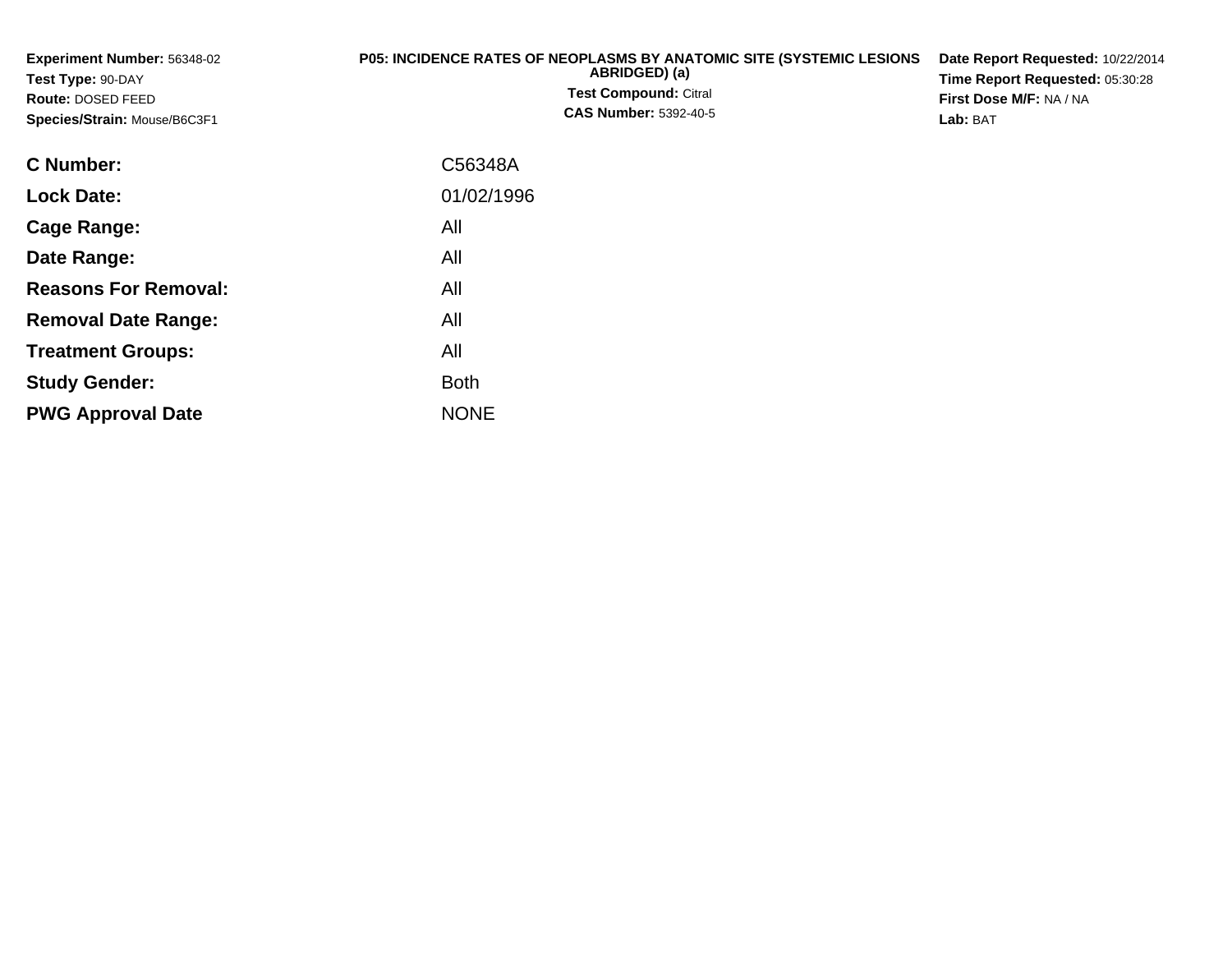| Experiment Number: 56348-02<br>Test Type: 90-DAY         |                                  | P05: INCIDENCE RATES OF NEOPLASMS BY ANATOMIC SITE (SYSTEMIC LESIONS<br>ABRIDGED) (a) | Date Report Requested: 10/22/2014<br>Time Report Requested: 05:30:28<br>First Dose M/F: NA / NA |                 |           |           |
|----------------------------------------------------------|----------------------------------|---------------------------------------------------------------------------------------|-------------------------------------------------------------------------------------------------|-----------------|-----------|-----------|
| Route: DOSED FEED                                        |                                  | Test Compound: Citral                                                                 |                                                                                                 |                 |           |           |
| Species/Strain: Mouse/B6C3F1                             |                                  |                                                                                       | <b>CAS Number: 5392-40-5</b>                                                                    |                 | Lab: BAT  |           |
| <b>B6C3F1 Mouse MALE</b>                                 | <b>UNTREAT</b><br><b>CONTROL</b> | <b>VEHICLE CONTROL</b>                                                                | 3900 PPM                                                                                        | <b>7800 PPM</b> | 15600 PPM | 31300 PPM |
| <b>Disposition Summary</b>                               |                                  |                                                                                       |                                                                                                 |                 |           |           |
| <b>Animals Initially In Study</b><br><b>Early Deaths</b> | 10                               | 10                                                                                    | 10                                                                                              | 10              | 10        | 10        |
| <b>Moribund Sacrifice</b>                                |                                  |                                                                                       |                                                                                                 |                 |           | 4         |
| <b>Survivors</b>                                         |                                  |                                                                                       |                                                                                                 |                 |           |           |
| <b>Terminal Sacrifice</b>                                | 10                               | 10                                                                                    | 10                                                                                              | 10              | 10        | 6         |
| <b>Animals Examined Microscopically</b>                  | 10                               | 10                                                                                    |                                                                                                 |                 | 10        | 10        |
| ALIMENTARY SYSTEM                                        |                                  |                                                                                       |                                                                                                 |                 |           |           |
| Esophagus                                                | (10)                             | (10)                                                                                  | (0)                                                                                             | (0)             | (0)       | (10)      |
| Gallbladder                                              | (9)                              | (8)                                                                                   | (0)                                                                                             | (0)             | (0)       | (10)      |
| Intestine Large, Cecum                                   | (10)                             | (10)                                                                                  | (0)                                                                                             | (0)             | (0)       | (10)      |
| Intestine Large, Colon                                   | (10)                             | (10)                                                                                  | (0)                                                                                             | (0)             | (0)       | (10)      |
| Intestine Large, Rectum                                  | (10)                             | (10)                                                                                  | (0)                                                                                             | (0)             | (0)       | (10)      |
| Intestine Small, Duodenum                                | (10)                             | (10)                                                                                  | (0)                                                                                             | (0)             | (0)       | (10)      |
| Intestine Small, Ileum                                   | (10)                             | (10)                                                                                  | (0)                                                                                             | (0)             | (0)       | (9)       |
| Intestine Small, Jejunum                                 | (10)                             | (10)                                                                                  | (0)                                                                                             | (0)             | (0)       | (10)      |
| Liver                                                    | (10)                             | (10)                                                                                  | (0)                                                                                             | (0)             | (0)       | (10)      |
| Pancreas                                                 | (10)                             | (10)                                                                                  | (0)                                                                                             | (0)             | (0)       | (10)      |
| Salivary Glands                                          | (10)                             | (10)                                                                                  | (0)                                                                                             | (0)             | (0)       | (10)      |
| Stomach, Forestomach                                     | (10)                             | (10)                                                                                  | (0)                                                                                             | (0)             | (10)      | (10)      |
| Stomach, Glandular                                       | (10)                             | (10)                                                                                  | (0)                                                                                             | (0)             | (0)       | (10)      |
| CARDIOVASCULAR SYSTEM                                    |                                  |                                                                                       |                                                                                                 |                 |           |           |
| <b>Blood Vessel</b>                                      | (10)                             | (10)                                                                                  | (0)                                                                                             | (0)             | (0)       | (10)      |
| Heart                                                    | (10)                             | (10)                                                                                  | (0)                                                                                             | (0)             | (0)       | (10)      |
|                                                          |                                  |                                                                                       |                                                                                                 |                 |           |           |
| <b>ENDOCRINE SYSTEM</b><br><b>Adrenal Cortex</b>         |                                  |                                                                                       |                                                                                                 |                 |           |           |
|                                                          | (10)                             | (10)                                                                                  | (0)                                                                                             | (0)             | (0)       | (10)      |

b - Primary tumors: all tumors except metastatic tumors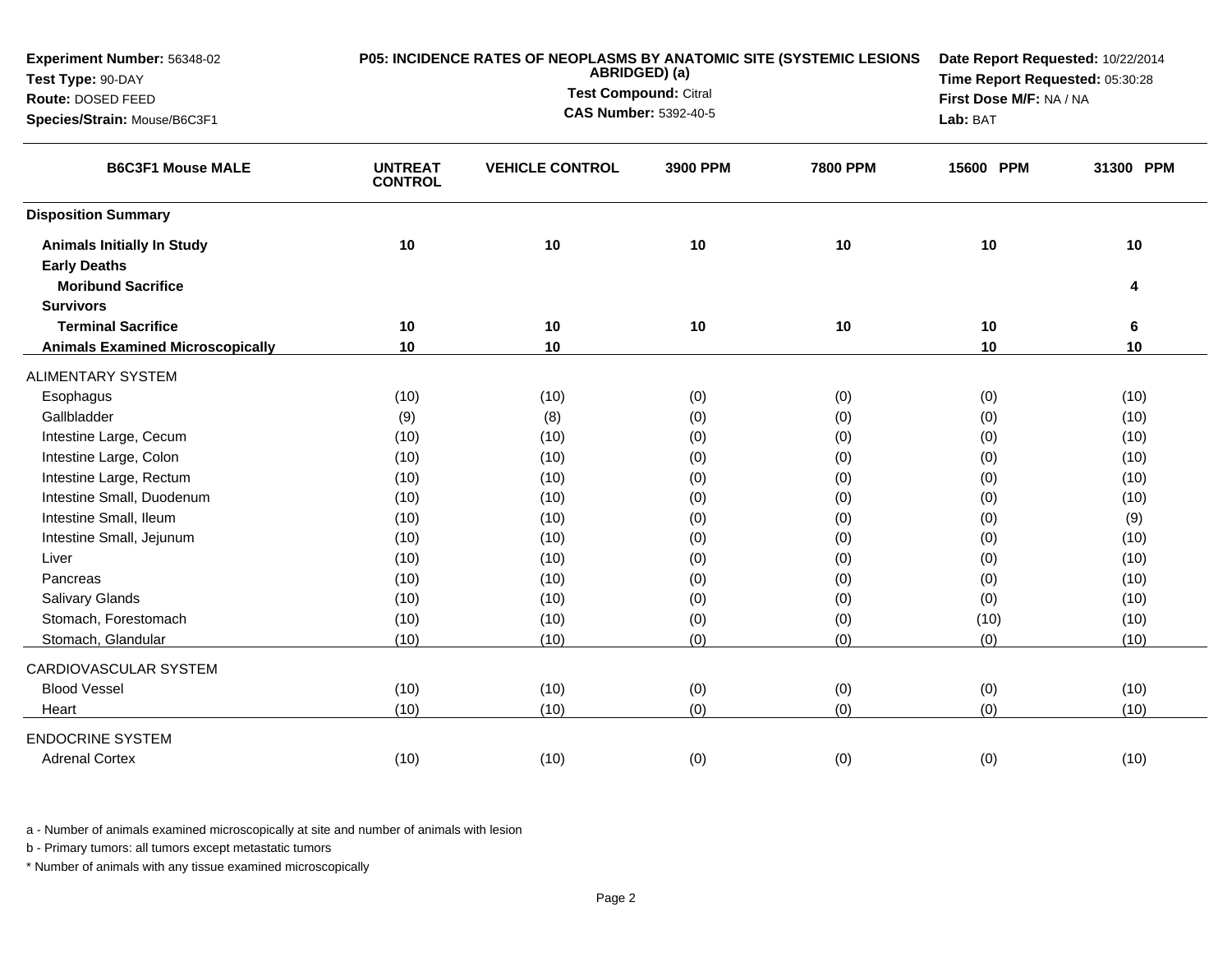| Experiment Number: 56348-02<br>Test Type: 90-DAY | P05: INCIDENCE RATES OF NEOPLASMS BY ANATOMIC SITE (SYSTEMIC LESIONS | Date Report Requested: 10/22/2014<br>Time Report Requested: 05:30:28 |                              |                 |           |           |
|--------------------------------------------------|----------------------------------------------------------------------|----------------------------------------------------------------------|------------------------------|-----------------|-----------|-----------|
| Route: DOSED FEED                                |                                                                      | Test Compound: Citral                                                | First Dose M/F: NA / NA      |                 |           |           |
| Species/Strain: Mouse/B6C3F1                     |                                                                      |                                                                      | <b>CAS Number: 5392-40-5</b> |                 | Lab: BAT  |           |
| <b>B6C3F1 Mouse MALE</b>                         | <b>UNTREAT</b><br><b>CONTROL</b>                                     | <b>VEHICLE CONTROL</b>                                               | 3900 PPM                     | <b>7800 PPM</b> | 15600 PPM | 31300 PPM |
| <b>Adrenal Medulla</b>                           | (10)                                                                 | (10)                                                                 | (0)                          | (0)             | (0)       | (10)      |
| Islets, Pancreatic                               | (10)                                                                 | (10)                                                                 | (0)                          | (0)             | (0)       | (10)      |
| Parathyroid Gland                                | (7)                                                                  | (8)                                                                  | (0)                          | (0)             | (0)       | (6)       |
| <b>Pituitary Gland</b>                           | (10)                                                                 | (10)                                                                 | (0)                          | (0)             | (0)       | (9)       |
| <b>Thyroid Gland</b>                             | (10)                                                                 | (10)                                                                 | (0)                          | (0)             | (0)       | (10)      |
| <b>GENERAL BODY SYSTEM</b><br>None               |                                                                      |                                                                      |                              |                 |           |           |
| <b>GENITAL SYSTEM</b>                            |                                                                      |                                                                      |                              |                 |           |           |
| Epididymis                                       | (10)                                                                 | (10)                                                                 | (0)                          | (0)             | (0)       | (10)      |
| <b>Preputial Gland</b>                           | (10)                                                                 | (10)                                                                 | (0)                          | (0)             | (0)       | (10)      |
| Prostate                                         | (10)                                                                 | (10)                                                                 | (0)                          | (0)             | (0)       | (10)      |
| <b>Seminal Vesicle</b>                           | (10)                                                                 | (10)                                                                 | (0)                          | (0)             | (0)       | (10)      |
| <b>Testes</b>                                    | (10)                                                                 | (10)                                                                 | (0)                          | (0)             | (0)       | (10)      |
| <b>HEMATOPOIETIC SYSTEM</b>                      |                                                                      |                                                                      |                              |                 |           |           |
| <b>Bone Marrow</b>                               | (10)                                                                 | (10)                                                                 | (0)                          | (0)             | (0)       | (10)      |
| Lymph Node, Mandibular                           | (10)                                                                 | (10)                                                                 | (0)                          | (0)             | (0)       | (10)      |
| Lymph Node, Mesenteric                           | (10)                                                                 | (9)                                                                  | (0)                          | (0)             | (0)       | (10)      |
| Spleen                                           | (10)                                                                 | (10)                                                                 | (0)                          | (0)             | (0)       | (10)      |
| Thymus                                           | (10)                                                                 | (10)                                                                 | (0)                          | (0)             | (0)       | (8)       |
| <b>INTEGUMENTARY SYSTEM</b>                      |                                                                      |                                                                      |                              |                 |           |           |
| <b>Mammary Gland</b>                             | (0)                                                                  | (0)                                                                  | (0)                          | (0)             | (0)       | (2)       |
| Skin                                             | (10)                                                                 | (10)                                                                 | (0)                          | (0)             | (0)       | (10)      |
| MUSCULOSKELETAL SYSTEM                           |                                                                      |                                                                      |                              |                 |           |           |
| <b>Bone</b>                                      | (10)                                                                 | (10)                                                                 | (0)                          | (0)             | (0)       | (10)      |

NERVOUS SYSTEM

a - Number of animals examined microscopically at site and number of animals with lesion

b - Primary tumors: all tumors except metastatic tumors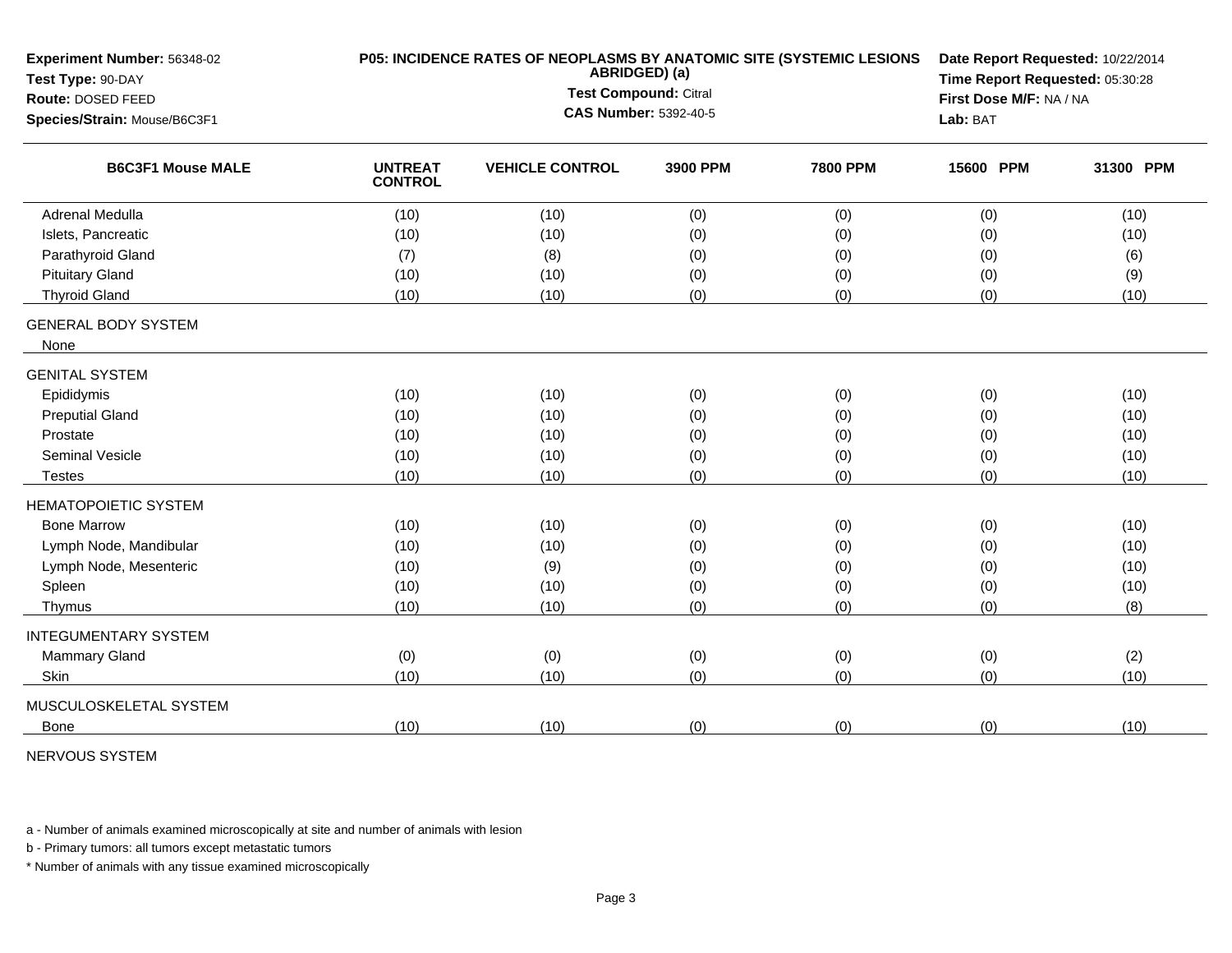| Experiment Number: 56348-02<br>Test Type: 90-DAY<br>Route: DOSED FEED<br>Species/Strain: Mouse/B6C3F1 | P05: INCIDENCE RATES OF NEOPLASMS BY ANATOMIC SITE (SYSTEMIC LESIONS | Date Report Requested: 10/22/2014<br>Time Report Requested: 05:30:28<br>First Dose M/F: NA / NA<br>Lab: BAT |          |                 |                     |           |
|-------------------------------------------------------------------------------------------------------|----------------------------------------------------------------------|-------------------------------------------------------------------------------------------------------------|----------|-----------------|---------------------|-----------|
| <b>B6C3F1 Mouse MALE</b>                                                                              | <b>UNTREAT</b><br><b>CONTROL</b>                                     | <b>VEHICLE CONTROL</b>                                                                                      | 3900 PPM | <b>7800 PPM</b> | 15600<br><b>PPM</b> | 31300 PPM |
| Brain                                                                                                 | (10)                                                                 | (10)                                                                                                        | (0)      | (0)             | (0)                 | (10)      |
| <b>RESPIRATORY SYSTEM</b>                                                                             |                                                                      |                                                                                                             |          |                 |                     |           |
| Lung                                                                                                  | (10)                                                                 | (10)                                                                                                        | (0)      | (0)             | (0)                 | (10)      |
| Nose                                                                                                  | (10)                                                                 | (10)                                                                                                        | (0)      | (0)             | (0)                 | (10)      |
| Trachea                                                                                               | (10)                                                                 | (10)                                                                                                        | (0)      | (0)             | (0)                 | (10)      |
| SPECIAL SENSES SYSTEM<br>None                                                                         |                                                                      |                                                                                                             |          |                 |                     |           |
| URINARY SYSTEM                                                                                        |                                                                      |                                                                                                             |          |                 |                     |           |
| Kidney                                                                                                | (10)                                                                 | (10)                                                                                                        | (0)      | (0)             | (0)                 | (10)      |
| <b>Urinary Bladder</b>                                                                                | (10)                                                                 | (10)                                                                                                        | (0)      | (0)             | (0)                 | (9)       |

b - Primary tumors: all tumors except metastatic tumors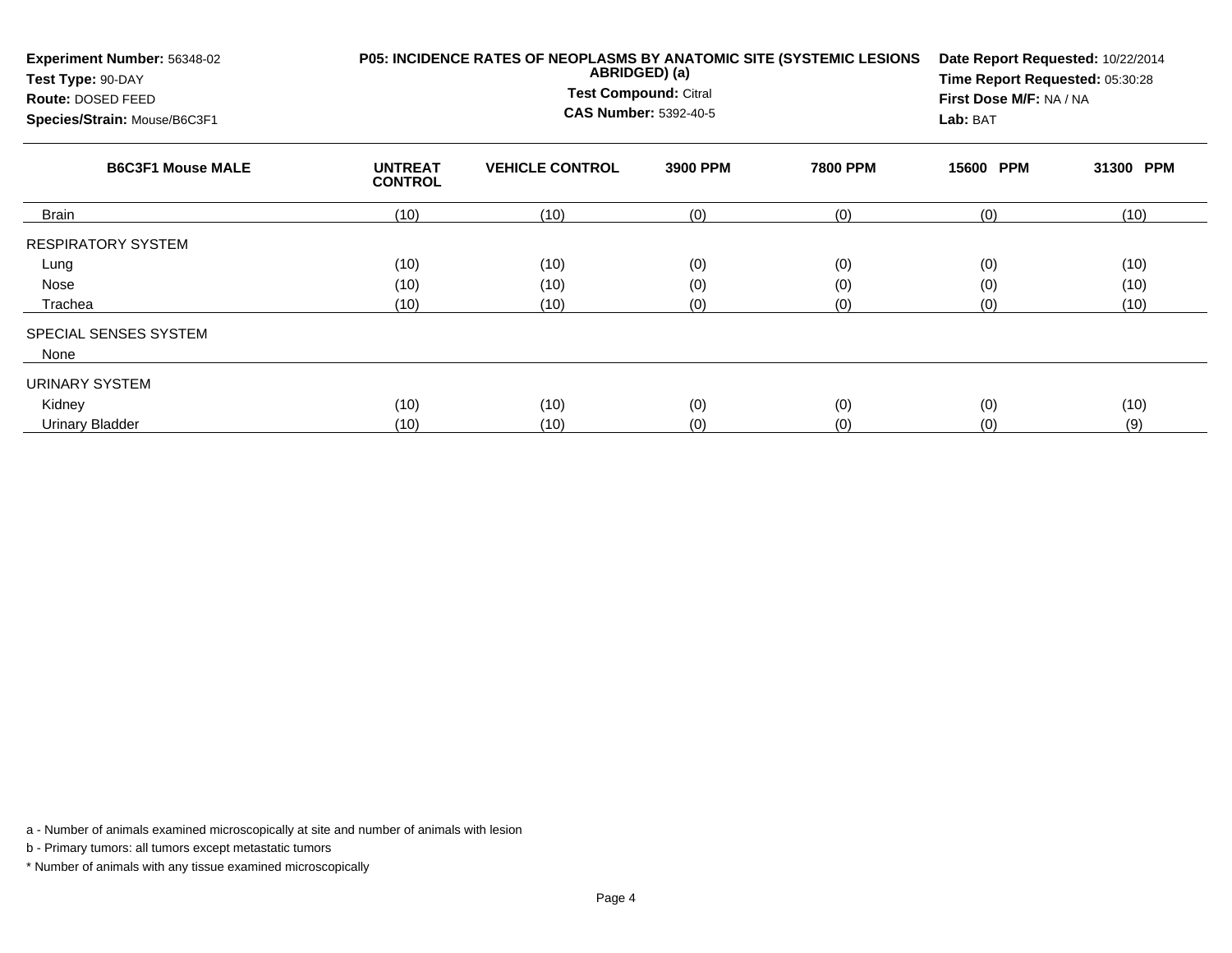| Experiment Number: 56348-02<br>Test Type: 90-DAY<br><b>Route: DOSED FEED</b><br>Species/Strain: Mouse/B6C3F1 | P05: INCIDENCE RATES OF NEOPLASMS BY ANATOMIC SITE (SYSTEMIC LESIONS<br>ABRIDGED) (a)<br>Test Compound: Citral<br><b>CAS Number: 5392-40-5</b> |                        |          |                 | Date Report Requested: 10/22/2014<br>Time Report Requested: 05:30:28<br>First Dose M/F: NA / NA<br>Lab: BAT |  |           |  |
|--------------------------------------------------------------------------------------------------------------|------------------------------------------------------------------------------------------------------------------------------------------------|------------------------|----------|-----------------|-------------------------------------------------------------------------------------------------------------|--|-----------|--|
| <b>B6C3F1 Mouse MALE</b>                                                                                     | <b>UNTREAT</b><br><b>CONTROL</b>                                                                                                               | <b>VEHICLE CONTROL</b> | 3900 PPM | <b>7800 PPM</b> | 15600 PPM                                                                                                   |  | 31300 PPM |  |
| <b>Tumor Summary for MALE</b>                                                                                |                                                                                                                                                |                        |          |                 |                                                                                                             |  |           |  |
| <b>Total Animals with Primary Neoplasms (b)</b><br><b>Total Primary Neoplasms</b>                            |                                                                                                                                                |                        |          |                 |                                                                                                             |  |           |  |
| <b>Total Animals with Benign Neoplasms</b><br><b>Total Benign Neoplasms</b>                                  |                                                                                                                                                |                        |          |                 |                                                                                                             |  |           |  |
| <b>Total Animals with Malignant Neoplasms</b><br><b>Total Malignant Neoplasms</b>                            |                                                                                                                                                |                        |          |                 |                                                                                                             |  |           |  |
| <b>Total Animals with Metastatic Neoplasms</b><br><b>Total Metastatic Neoplasms</b>                          |                                                                                                                                                |                        |          |                 |                                                                                                             |  |           |  |
| <b>Total Animals with Malignant Neoplasms</b><br><b>Uncertain Primary Site</b>                               |                                                                                                                                                |                        |          |                 |                                                                                                             |  |           |  |
| Total Animals with Neoplasms Uncertain -<br><b>Benign or Malignant</b><br><b>Total Uncertain Neoplasms</b>   |                                                                                                                                                |                        |          |                 |                                                                                                             |  |           |  |

\*\*\*END OF MALE DATA\*\*\*

a - Number of animals examined microscopically at site and number of animals with lesion

b - Primary tumors: all tumors except metastatic tumors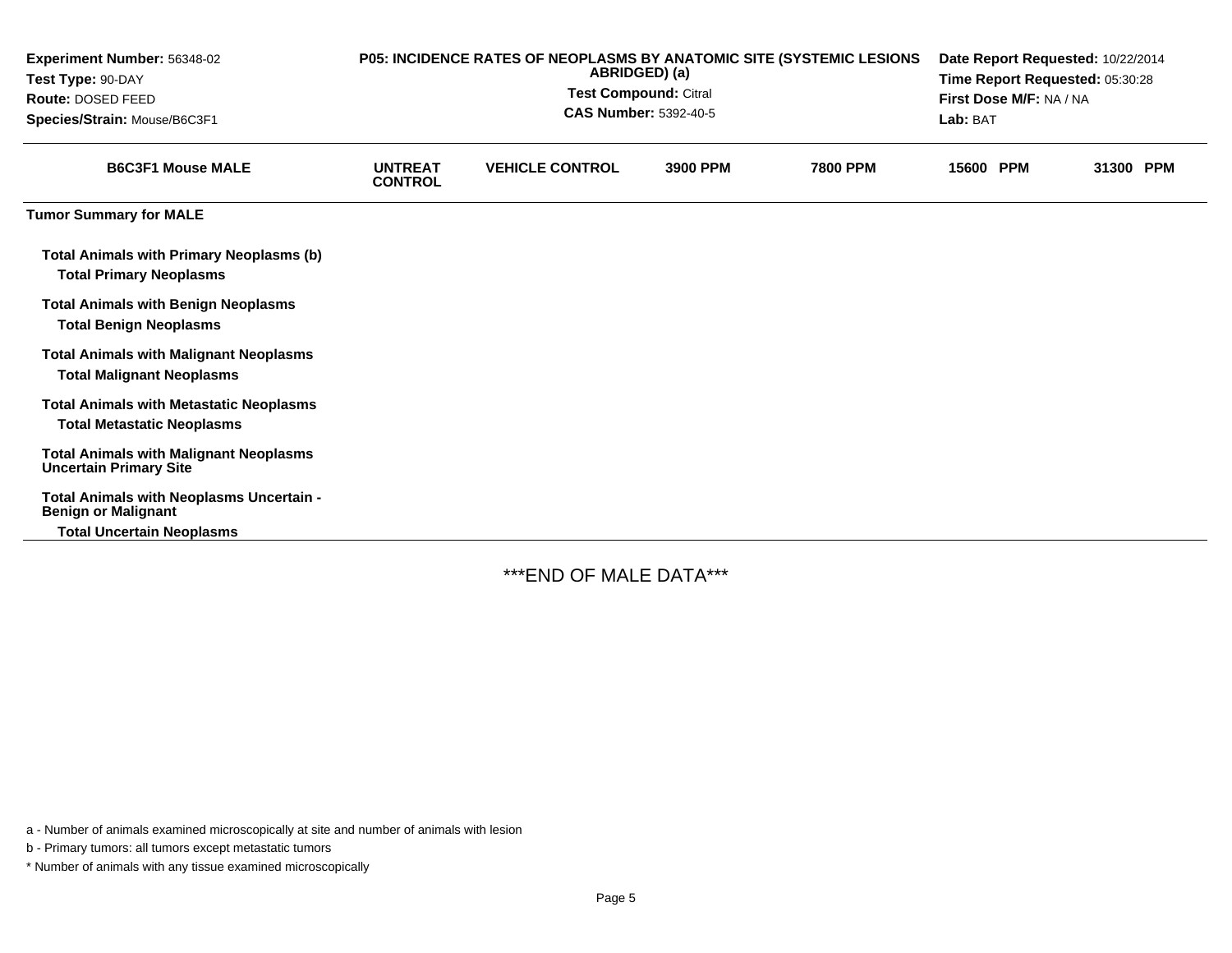| Experiment Number: 56348-02             |                                  | P05: INCIDENCE RATES OF NEOPLASMS BY ANATOMIC SITE (SYSTEMIC LESIONS<br>ABRIDGED) (a) | Date Report Requested: 10/22/2014 |                 |                                     |           |
|-----------------------------------------|----------------------------------|---------------------------------------------------------------------------------------|-----------------------------------|-----------------|-------------------------------------|-----------|
| Test Type: 90-DAY                       |                                  | Test Compound: Citral                                                                 | Time Report Requested: 05:30:28   |                 |                                     |           |
| Route: DOSED FEED                       |                                  | <b>CAS Number: 5392-40-5</b>                                                          |                                   |                 | First Dose M/F: NA / NA<br>Lab: BAT |           |
| Species/Strain: Mouse/B6C3F1            |                                  |                                                                                       |                                   |                 |                                     |           |
| <b>B6C3F1 Mouse FEMALE</b>              | <b>UNTREAT</b><br><b>CONTROL</b> | <b>VEHICLE CONTROL</b>                                                                | 3900 PPM                          | <b>7800 PPM</b> | 15600 PPM                           | 31300 PPM |
| <b>Disposition Summary</b>              |                                  |                                                                                       |                                   |                 |                                     |           |
| <b>Animals Initially In Study</b>       | 10                               | 10                                                                                    | 10                                | 10              | 10                                  | 10        |
| <b>Early Deaths</b><br><b>Survivors</b> |                                  |                                                                                       |                                   |                 |                                     |           |
| <b>Terminal Sacrifice</b>               | 10                               | 10                                                                                    | 10                                | 10              | 10                                  | 10        |
| <b>Animals Examined Microscopically</b> | 10                               | 10                                                                                    |                                   | 10              | 10                                  | 10        |
|                                         |                                  |                                                                                       |                                   |                 |                                     |           |
| <b>ALIMENTARY SYSTEM</b>                |                                  |                                                                                       |                                   |                 |                                     |           |
| Esophagus<br>Gallbladder                | (10)                             | (10)                                                                                  | (0)                               | (0)             | (0)                                 | (9)       |
|                                         | (9)                              | (8)                                                                                   | (0)                               | (0)             | (0)                                 | (10)      |
| Intestine Large, Cecum                  | (10)                             | (10)<br>(10)                                                                          | (0)                               | (0)             | (0)                                 | (10)      |
| Intestine Large, Colon                  | (10)                             |                                                                                       | (0)                               | (0)             | (0)                                 | (10)      |
| Intestine Large, Rectum                 | (10)                             | (10)                                                                                  | (0)                               | (0)             | (0)                                 | (10)      |
| Intestine Small, Duodenum               | (10)                             | (10)                                                                                  | (0)                               | (0)             | (0)                                 | (10)      |
| Intestine Small, Ileum                  | (10)                             | (10)                                                                                  | (0)                               | (0)             | (0)                                 | (10)      |
| Intestine Small, Jejunum                | (10)                             | (10)                                                                                  | (0)                               | (0)             | (0)                                 | (10)      |
| Liver                                   | (10)                             | (10)                                                                                  | (0)                               | (0)             | (0)                                 | (10)      |
| Pancreas                                | (10)                             | (10)                                                                                  | (0)                               | (0)             | (0)                                 | (10)      |
| Salivary Glands                         | (10)                             | (10)                                                                                  | (0)                               | (0)             | (0)                                 | (10)      |
| Stomach, Forestomach                    | (10)                             | (10)                                                                                  | (0)                               | (10)            | (10)                                | (10)      |
| Stomach, Glandular                      | (10)                             | (10)                                                                                  | (0)                               | (0)             | (0)                                 | (10)      |
| CARDIOVASCULAR SYSTEM                   |                                  |                                                                                       |                                   |                 |                                     |           |
| <b>Blood Vessel</b>                     | (10)                             | (10)                                                                                  | (0)                               | (0)             | (0)                                 | (10)      |
| Heart                                   | (10)                             | (10)                                                                                  | (0)                               | (0)             | (0)                                 | (10)      |
| <b>ENDOCRINE SYSTEM</b>                 |                                  |                                                                                       |                                   |                 |                                     |           |
| <b>Adrenal Cortex</b>                   | (10)                             | (10)                                                                                  | (0)                               | (0)             | (0)                                 | (10)      |
| Adrenal Medulla                         | (10)                             | (10)                                                                                  | (0)                               | (0)             | (0)                                 | (10)      |

b - Primary tumors: all tumors except metastatic tumors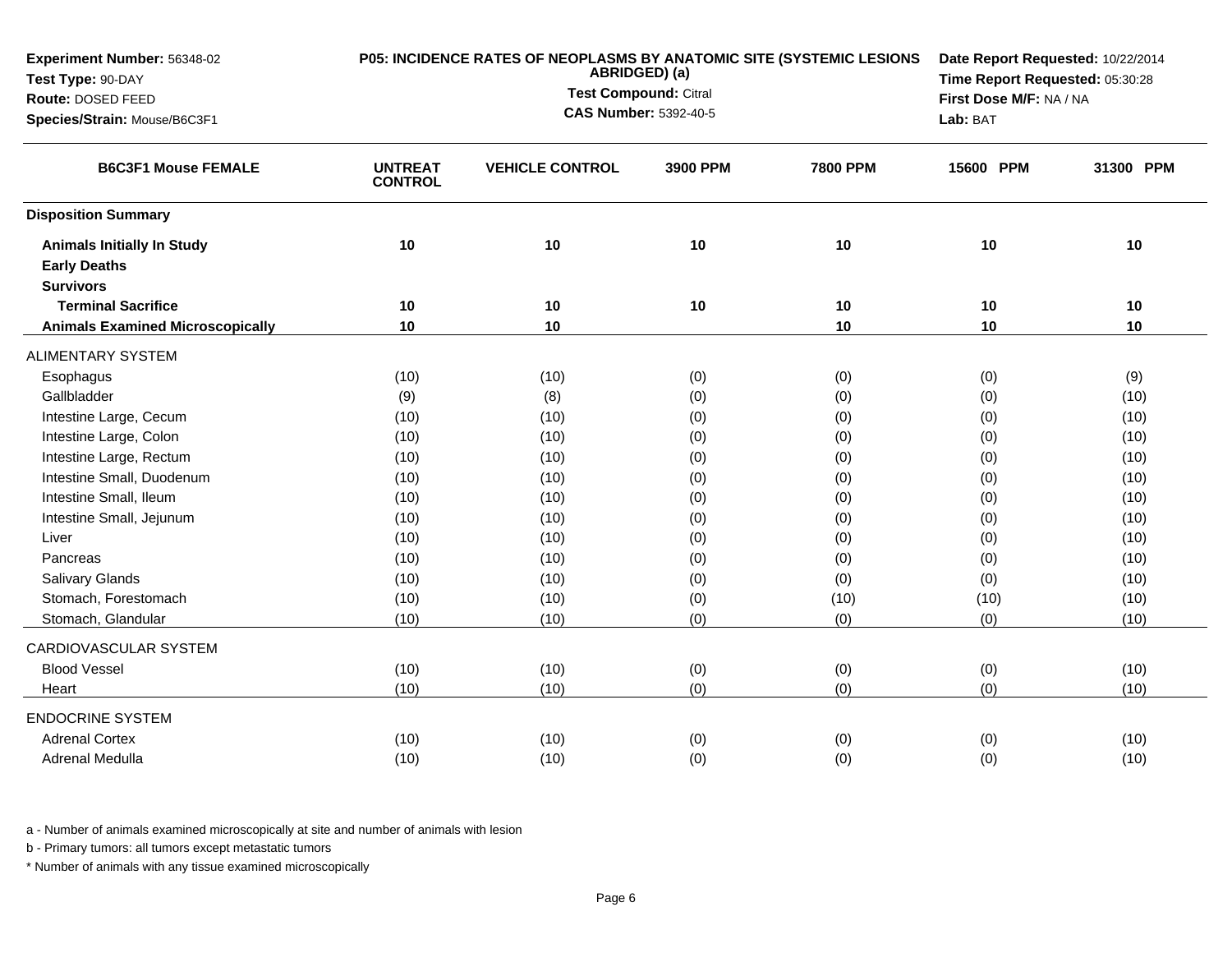| Experiment Number: 56348-02<br>Test Type: 90-DAY |                                  | P05: INCIDENCE RATES OF NEOPLASMS BY ANATOMIC SITE (SYSTEMIC LESIONS<br>ABRIDGED) (a) | Date Report Requested: 10/22/2014<br>Time Report Requested: 05:30:28<br>First Dose M/F: NA / NA |                 |           |           |
|--------------------------------------------------|----------------------------------|---------------------------------------------------------------------------------------|-------------------------------------------------------------------------------------------------|-----------------|-----------|-----------|
| Route: DOSED FEED                                |                                  | Test Compound: Citral                                                                 |                                                                                                 |                 |           |           |
| Species/Strain: Mouse/B6C3F1                     |                                  |                                                                                       | <b>CAS Number: 5392-40-5</b>                                                                    |                 | Lab: BAT  |           |
| <b>B6C3F1 Mouse FEMALE</b>                       | <b>UNTREAT</b><br><b>CONTROL</b> | <b>VEHICLE CONTROL</b>                                                                | 3900 PPM                                                                                        | <b>7800 PPM</b> | 15600 PPM | 31300 PPM |
| Islets, Pancreatic                               | (10)                             | (10)                                                                                  | (0)                                                                                             | (0)             | (0)       | (10)      |
| Parathyroid Gland                                | (9)                              | (6)                                                                                   | (0)                                                                                             | (0)             | (0)       | (8)       |
| <b>Pituitary Gland</b>                           | (10)                             | (10)                                                                                  | (0)                                                                                             | (0)             | (0)       | (10)      |
| <b>Thyroid Gland</b>                             | (10)                             | (10)                                                                                  | (0)                                                                                             | (0)             | (0)       | (9)       |
| <b>GENERAL BODY SYSTEM</b><br>None               |                                  |                                                                                       |                                                                                                 |                 |           |           |
| <b>GENITAL SYSTEM</b>                            |                                  |                                                                                       |                                                                                                 |                 |           |           |
| <b>Clitoral Gland</b>                            | (10)                             | (10)                                                                                  | (0)                                                                                             | (0)             | (0)       | (10)      |
| Ovary                                            | (10)                             | (10)                                                                                  | (0)                                                                                             | (10)            | (10)      | (10)      |
| Uterus                                           | (10)                             | (10)                                                                                  | (0)                                                                                             | (0)             | (0)       | (10)      |
| <b>HEMATOPOIETIC SYSTEM</b>                      |                                  |                                                                                       |                                                                                                 |                 |           |           |
| <b>Bone Marrow</b>                               | (10)                             | (10)                                                                                  | (0)                                                                                             | (0)             | (0)       | (10)      |
| Lymph Node, Mandibular                           | (10)                             | (10)                                                                                  | (0)                                                                                             | (0)             | (0)       | (9)       |
| Lymph Node, Mesenteric                           | (10)                             | (10)                                                                                  | (0)                                                                                             | (0)             | (0)       | (10)      |
| Spleen                                           | (10)                             | (10)                                                                                  | (0)                                                                                             | (0)             | (0)       | (10)      |
| Thymus                                           | (10)                             | (10)                                                                                  | (0)                                                                                             | (0)             | (0)       | (10)      |
| <b>INTEGUMENTARY SYSTEM</b>                      |                                  |                                                                                       |                                                                                                 |                 |           |           |
| Mammary Gland                                    | (10)                             | (10)                                                                                  | (0)                                                                                             | (0)             | (0)       | (10)      |
| Skin                                             | (10)                             | (10)                                                                                  | (0)                                                                                             | (0)             | (0)       | (10)      |
| MUSCULOSKELETAL SYSTEM                           |                                  |                                                                                       |                                                                                                 |                 |           |           |
| <b>Bone</b>                                      | (10)                             | (10)                                                                                  | (0)                                                                                             | (0)             | (0)       | (10)      |
| NERVOUS SYSTEM                                   |                                  |                                                                                       |                                                                                                 |                 |           |           |
| <b>Brain</b>                                     | (10)                             | (10)                                                                                  | (0)                                                                                             | (0)             | (0)       | (10)      |
|                                                  |                                  |                                                                                       |                                                                                                 |                 |           |           |

RESPIRATORY SYSTEM

a - Number of animals examined microscopically at site and number of animals with lesion

b - Primary tumors: all tumors except metastatic tumors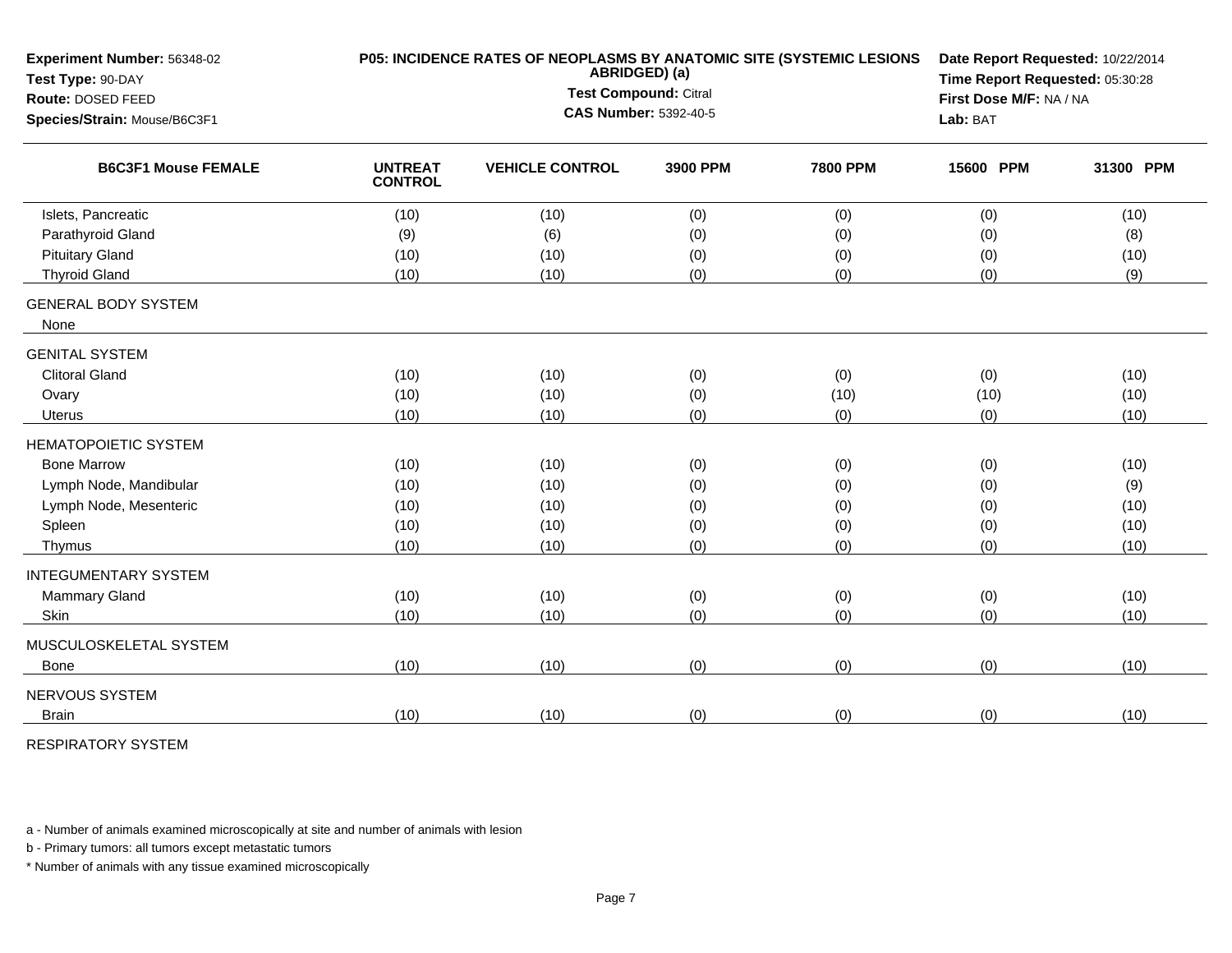| Experiment Number: 56348-02<br>Test Type: 90-DAY<br>Route: DOSED FEED<br>Species/Strain: Mouse/B6C3F1 |                                  | <b>P05: INCIDENCE RATES OF NEOPLASMS BY ANATOMIC SITE (SYSTEMIC LESIONS)</b><br>ABRIDGED) (a)<br><b>Test Compound: Citral</b><br><b>CAS Number: 5392-40-5</b> | Date Report Requested: 10/22/2014<br>Time Report Requested: 05:30:28<br>First Dose M/F: NA / NA<br>Lab: BAT |                 |           |           |
|-------------------------------------------------------------------------------------------------------|----------------------------------|---------------------------------------------------------------------------------------------------------------------------------------------------------------|-------------------------------------------------------------------------------------------------------------|-----------------|-----------|-----------|
| <b>B6C3F1 Mouse FEMALE</b>                                                                            | <b>UNTREAT</b><br><b>CONTROL</b> | <b>VEHICLE CONTROL</b>                                                                                                                                        | 3900 PPM                                                                                                    | <b>7800 PPM</b> | 15600 PPM | 31300 PPM |
| Lung                                                                                                  | (10)                             | (10)                                                                                                                                                          | (0)                                                                                                         | (0)             | (0)       | (9)       |
| Nose                                                                                                  | (10)                             | (10)                                                                                                                                                          | (0)                                                                                                         | (0)             | (0)       | (10)      |
| Trachea                                                                                               | (10)                             | (10)                                                                                                                                                          | (0)                                                                                                         | (0)             | (0)       | (9)       |
| SPECIAL SENSES SYSTEM                                                                                 |                                  |                                                                                                                                                               |                                                                                                             |                 |           |           |
| None                                                                                                  |                                  |                                                                                                                                                               |                                                                                                             |                 |           |           |
| URINARY SYSTEM                                                                                        |                                  |                                                                                                                                                               |                                                                                                             |                 |           |           |
| Kidney                                                                                                | (10)                             | (10)                                                                                                                                                          | (0)                                                                                                         | (0)             | (0)       | (10)      |
| Urinary Bladder                                                                                       | (10)                             | (10)                                                                                                                                                          | (0)                                                                                                         | (0)             | (0)       | (10)      |

b - Primary tumors: all tumors except metastatic tumors